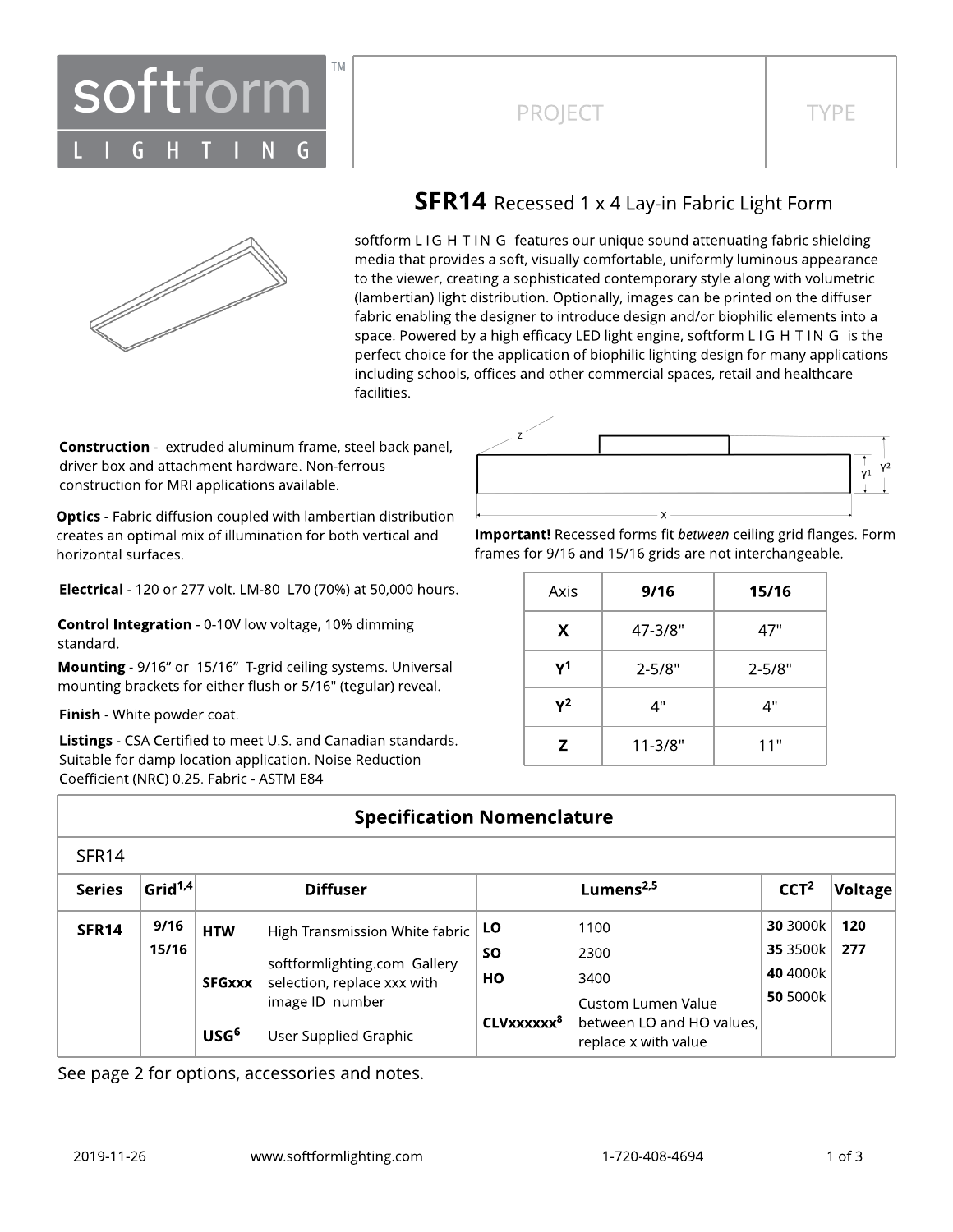| <b>Options</b>           |                                                                                                                               |  |  |  |  |  |  |
|--------------------------|-------------------------------------------------------------------------------------------------------------------------------|--|--|--|--|--|--|
| <b>AMP</b>               | Antimicrobial Paint                                                                                                           |  |  |  |  |  |  |
| EL <sup>9</sup>          | LED emergency driver that enables emergency operation in the event of a power failure                                         |  |  |  |  |  |  |
| <b>MRI</b>               | Non-ferrous construction. Use RDE (Remote Driver Enclosure) for remote driver installation. MRI power<br>filtering by others. |  |  |  |  |  |  |
| <b>PW1836</b>            | 6' Prewire, 1 Normal Power 18 Gauge 3 Wire Circuit                                                                            |  |  |  |  |  |  |
| <b>PW1846LV1</b>         | 6' Prewire, 1 Normal Power 18 Gauge 3 Wire Circuit + 1 Low Voltage 18 Gauge 2 Wire Circuit                                    |  |  |  |  |  |  |
| Accessories <sup>3</sup> |                                                                                                                               |  |  |  |  |  |  |
| TFA <sup>7</sup>         | Trimless Flange Adapter                                                                                                       |  |  |  |  |  |  |

#### Notes:

- 1. Important! Recessed forms fit **between** ceiling grid flanges. Form frames for 9/16 and 15/16 grids are not interchangeable.
- 2. 80 CRI
- 3. Accessories ship separately.
- 4. Grid option defaults to 9/16 when TFA is selected.
- 5. Nominal values. Actual values may vary based on system optical and driver efficiencies and operational thermal conditions.
- 6. Print files need to be a minimum of 150 dpi at actual

size for optimal rendering. Accepted file types are AI, EPS, PDF, EPS, JPEG, TIFF.

- 7. Enables installation of light form into drywall ceiling construction. Light Form grid designation defaults to 9/16.
- 8. Within the capacity of the drivers and LEDs, customized driver programming can be utilized to achieve desired lumen values.
- 9. Not available with MRI option.

| <b>System Electrical Performance Data</b> |      |           |      |  |  |  |  |  |  |
|-------------------------------------------|------|-----------|------|--|--|--|--|--|--|
| Output                                    | но   | <b>SO</b> | LΟ   |  |  |  |  |  |  |
| Watts                                     | 49.8 | 32.2      | 14.6 |  |  |  |  |  |  |

# **Photometry**

| Calculated Delivered Lumens <sup>5</sup>                                       |                                                                        |       |      |    |      |    |  |  |  |  |  |
|--------------------------------------------------------------------------------|------------------------------------------------------------------------|-------|------|----|------|----|--|--|--|--|--|
| High Output (HO), Standard Output (SO), Low Output (LO), $* =$ measured values |                                                                        |       |      |    |      |    |  |  |  |  |  |
| <b>CCT</b>                                                                     | LO<br><b>SO</b><br><b>LPW</b><br><b>LPW</b><br><b>HO</b><br><b>LPW</b> |       |      |    |      |    |  |  |  |  |  |
| 3000                                                                           | 3179                                                                   | 64    | 2194 | 68 | 1040 | 71 |  |  |  |  |  |
| 3500                                                                           | 3302                                                                   | 66    | 2278 | 71 | 1080 | 74 |  |  |  |  |  |
| 4000                                                                           | *3425                                                                  | $*74$ | 2363 | 73 | 1120 | 77 |  |  |  |  |  |
| 5000                                                                           | 3425                                                                   | 74    | 2363 | 73 | 1120 | 77 |  |  |  |  |  |

See page 3 for LM-79 data